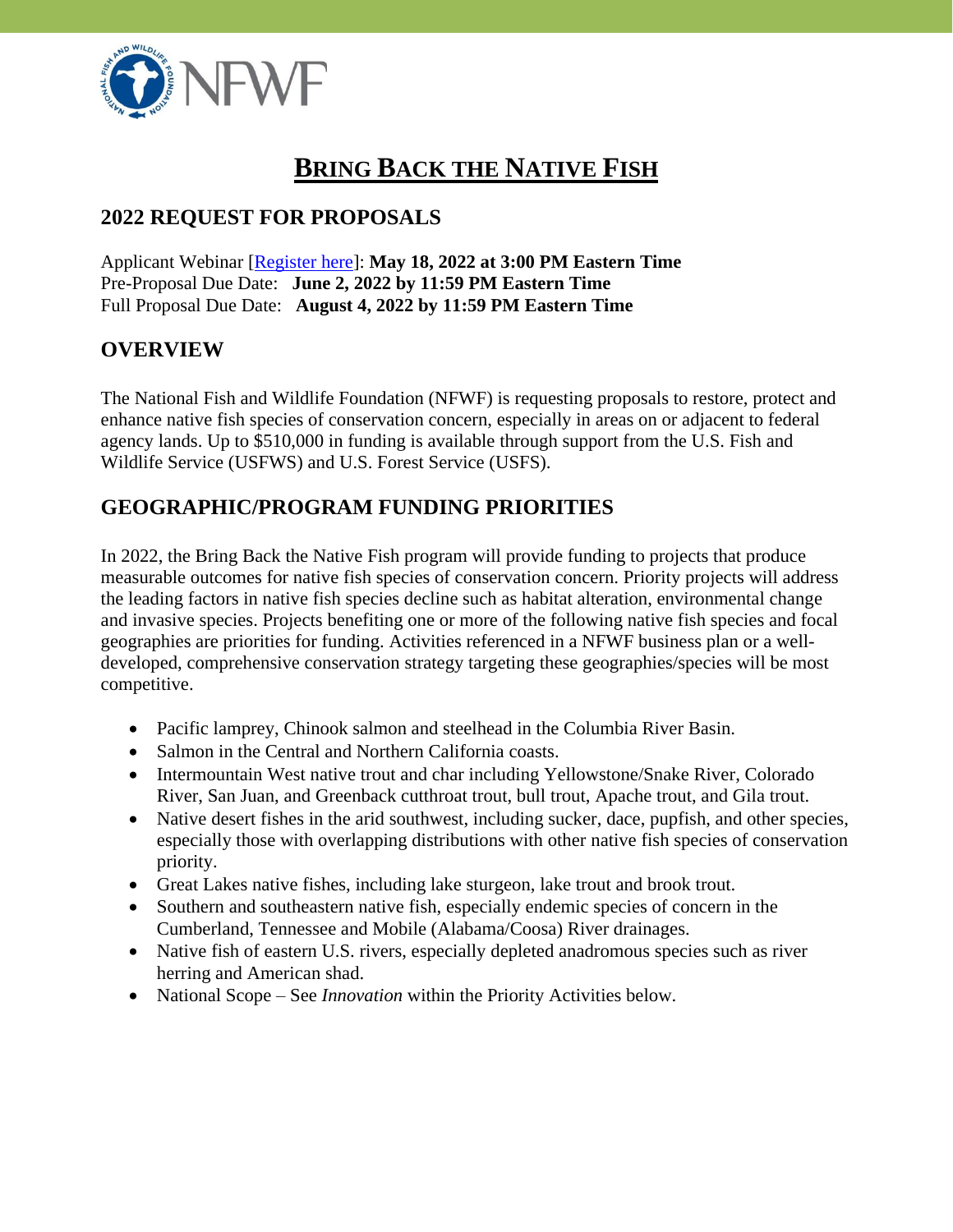## **PRIORITY ACTIVITIES**

Restoration activities that address key limiting factors for focal species are priorities for the Bring Back the Native Fish program. These include:

- *Restoring Connectivity* voluntary removal of culverts and passage barriers or flow restoration to connect fish to key spawning, rearing and refuge habitats. Proposals that describe how addressing a fragmentation issue fits into a broader connectivity strategy for a given watershed will be most competitive (e.g., culvert to be removed was ranked as the highest priority in a comprehensive culvert assessment).
- *Restoring Riparian, Instream Habitat, and Water Quality* improvement of instream habitat through hydrologic restoration, secondary channel reconnection to tributary/mainstems, and levee removal, breaching or setback to reconnect rivers to their floodplains; habitat complexity enhancement through large boulder addition, log jam creation, and wood recruitment improvement to streams through upland and riparian forest management; grazing management and the replanting of riparian areas with native vegetation to reduce stream temperature and enhance reciprocal exchanges between aquaticterrestrial habitats; reduction of sediment delivery to streams through road maintenance/management; channel stabilization and re-aggradation through beaver restoration.
- *Invasive species management* eradication or control of invasive species that fundamentally alter habitat for native fish species or compete/hybridize with focal species of conservation concern. Proposals related to this activity should describe the context of the effort, i.e., is this a perpetual management issue, or eradication possible. If the proposal seeks short-term support for a longer-term invasive species removal effort the proposal should describe the timeline and overall estimated cost of the longer-term effort.
- *Innovation* development of decision support tools and innovative approaches to fish conservation including landscape-scale assessments to determine where to implement restoration to maximize native fish recovery; piloting innovative restoration techniques; the identification of key flow restoration thresholds that enhance fish habitat and water quality in flow-limited systems; and innovative public outreach methods such as those that crowdsource data/information needed for native fish conservation.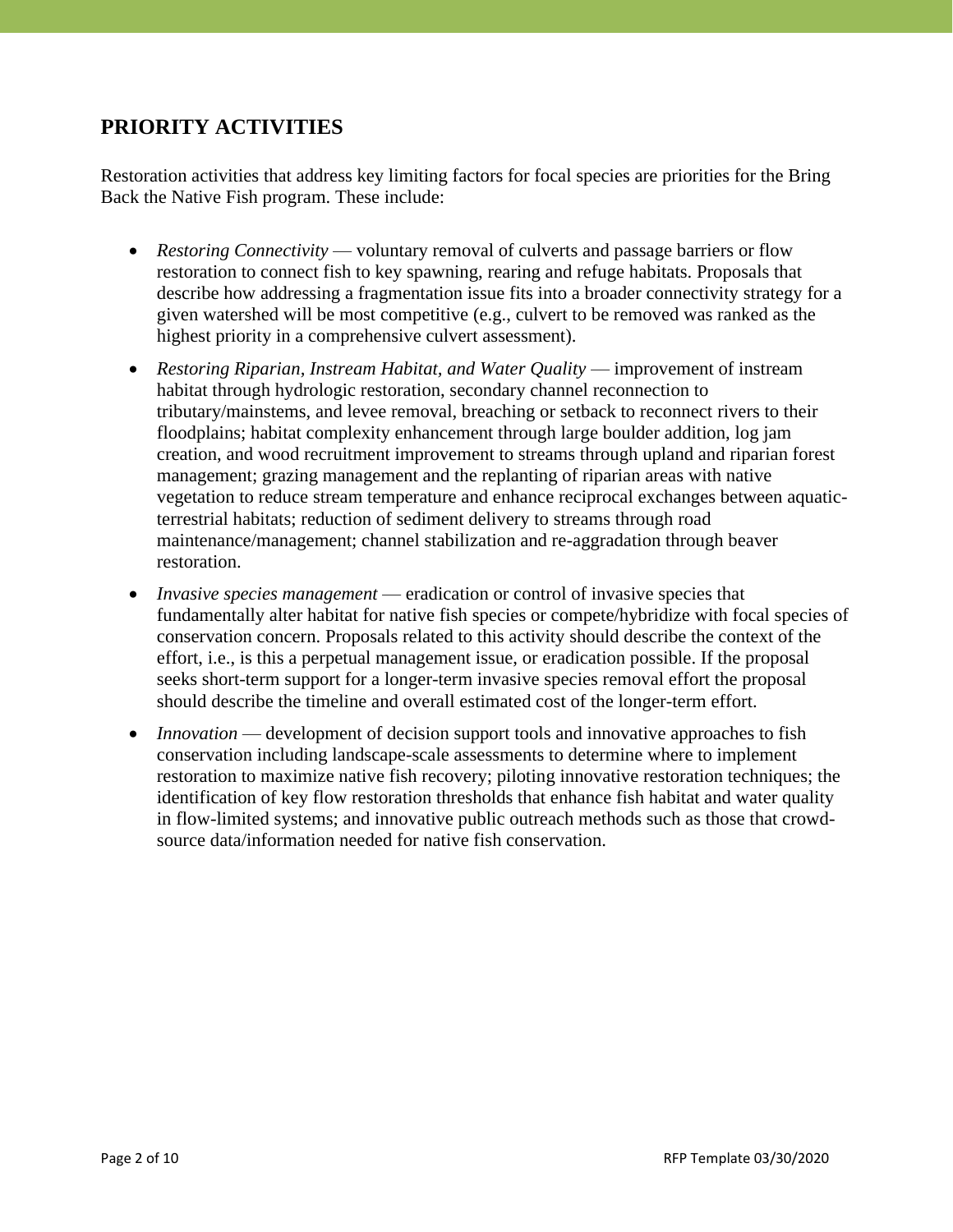## **PROJECT METRICS**

To better gauge progress on individual grants and to ensure greater consistency of project data provided by multiple grants, the Bring Back the Native Fish has a list of metrics in Easygrants for full proposal applicants to choose from for future reporting. We ask that applicants select only the most relevant metrics from this list for their project (all possible program metrics are shown in the table below). If you think an applicable metric has not been provided, please contact [Kirstin Neff](mailto:Kirstin.Neff@nfwf.org) to discuss acceptable alternatives.

| <b>Project Activity</b>   | <b>Recommended Metric</b>             | <b>Additional Guidance</b>          |
|---------------------------|---------------------------------------|-------------------------------------|
| Population                | Species Outcome - # individuals       | Enter the number of individuals     |
|                           |                                       | before the project improvements     |
|                           |                                       | as the Starting Value and the       |
|                           |                                       | number of individuals expected      |
|                           |                                       | after the project improvements      |
|                           |                                       | as the Target Value. This metric    |
|                           |                                       | should be used if a monitoring      |
|                           |                                       | program for habitat use or          |
|                           |                                       | invasive species is in place and    |
|                           |                                       | you are evaluating change after     |
|                           |                                       | project improvements.               |
| Fish passage improvements | Habitat Restoration - # passage       | Enter the number of fish            |
|                           | barriers rectified                    | passage barriers improved or        |
|                           |                                       | removed to allow fish passage.      |
|                           |                                       | Clearly define in the notes the     |
|                           |                                       | type of barrier and anticipated     |
|                           |                                       | change in fish passage from the     |
|                           |                                       | project and the context of this     |
|                           |                                       | barrier(s) (i.e. 1 of 3 prioritized |
|                           |                                       | for this tributary, etc.)           |
| Fish passage improvements | Habitat Restoration - Miles of stream | Enter the number of miles           |
|                           | opened                                | between the barrier                 |
|                           |                                       | removal/improvement site to the     |
|                           |                                       | site of the next barrier/blockage   |
|                           |                                       | upstream or the headwaters          |
|                           |                                       | (whichever comes first).            |
|                           |                                       | Provide a narrative of how this     |
|                           |                                       | metric will be quantified in the    |
|                           |                                       | notes section.                      |
| Restoring hydrology       | Habitat Restoration - Additional acre | Enter the number of additional      |
|                           | feet                                  | acre feet of water entering the     |
|                           |                                       | system per year as a result of      |
|                           |                                       | BMPs, water transactions,           |
|                           |                                       | hydrologic restoration, etc.        |
|                           |                                       | undertaken as part of your          |
|                           |                                       | project. Clearly describe the       |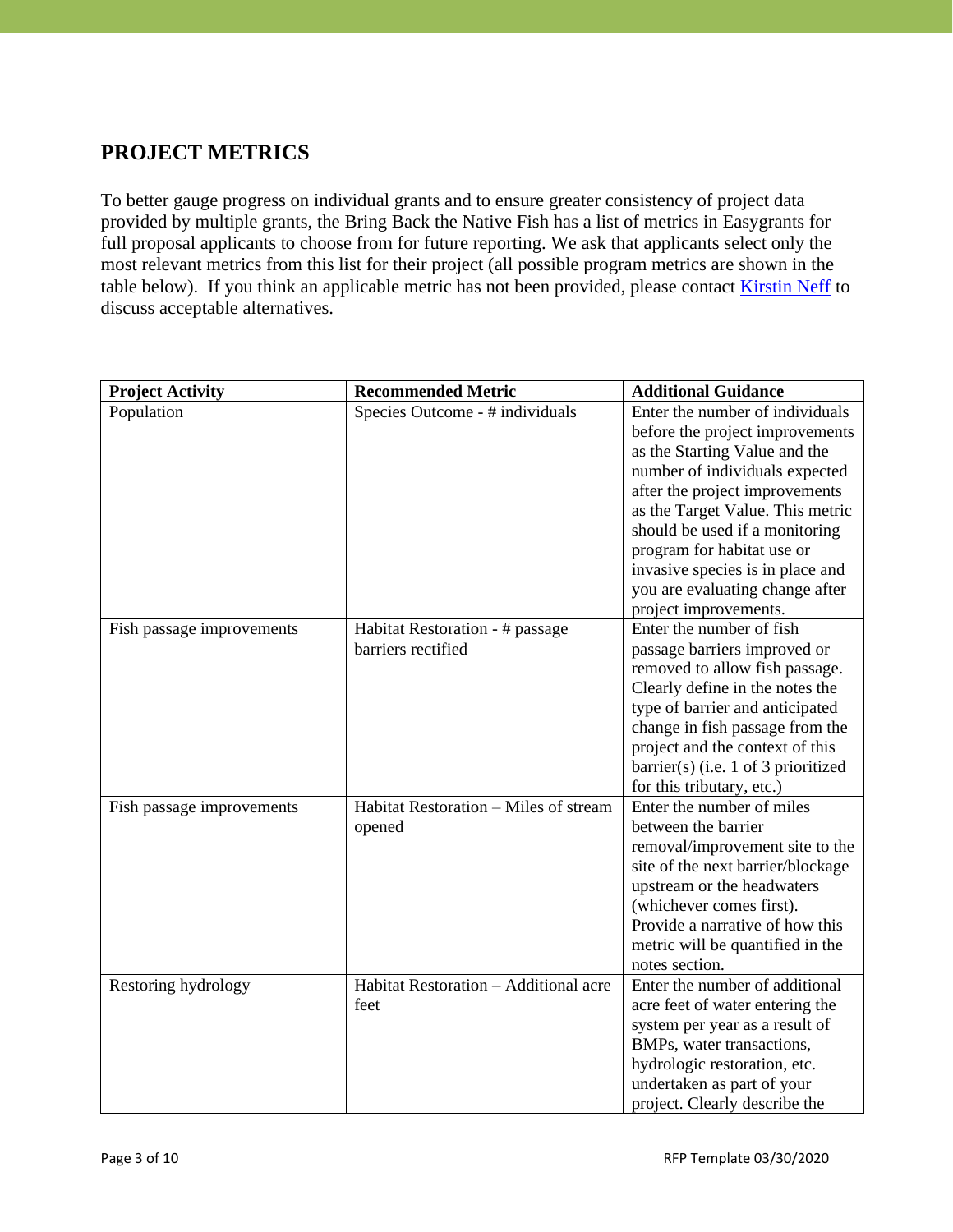|                               |                                      | monitoring methods for this                                     |
|-------------------------------|--------------------------------------|-----------------------------------------------------------------|
| Riparian restoration          | Habitat Restoration - Miles restored | metric in your notes section.<br>Enter the number of miles from |
|                               |                                      | this project for which habitat                                  |
|                               |                                      | quality has been restored to                                    |
|                               |                                      | support/increase target fish                                    |
|                               |                                      | presence. If there are multiple                                 |
|                               |                                      | activities happening at different                               |
|                               |                                      | parts of the stream you can                                     |
|                               |                                      | break out in the notes the                                      |
|                               |                                      | 'distance' of impact for each                                   |
|                               |                                      | activity. If you are restoring                                  |
|                               |                                      | other wetland habitat please                                    |
|                               |                                      | explain in the notes and convert                                |
|                               |                                      | acres to miles.                                                 |
| Improved management practices | Habitat Management - Acres under     | Enter the number of privately                                   |
|                               | imp mgt (private)                    | owned acres that will directly                                  |
|                               |                                      | benefit from activities through                                 |
|                               |                                      | this project.                                                   |
| Improved management practices | Habitat Management - Acres under     | Enter the number of publicly                                    |
|                               | imp mgt (public)                     | owned acres that will directly                                  |
|                               |                                      | benefit from activities through                                 |
|                               |                                      | this project and list the                                       |
|                               |                                      | ownership (e.g. US Forest                                       |
|                               |                                      | Service).                                                       |
| Volunteer participation       | Capacity, Outreach, Incentives - #   | Enter the number of volunteers                                  |
|                               | volunteers participating             | participating in the project. Use                               |
|                               |                                      | the notes section to highlight if                               |
|                               |                                      | there are specific groups like                                  |
|                               |                                      | fisheries associations, youth,                                  |
|                               |                                      | veterans that are targeted for                                  |
|                               |                                      | participation.                                                  |
| Invasive animal or predator   | Species-specific Strategies - #      | Enter the number of barriers                                    |
| removal/Fencing nests from    | barriers created                     | created to prevent passage of                                   |
| predators                     |                                      | non-native species                                              |

## **ELIGIBILITY**

#### **Eligible and Ineligible Entities**

• Eligible applicants include: local, state, federal, and tribal governments and agencies (e.g., townships, cities, boroughs), special districts (e.g., conservation districts, planning districts, utility districts), non-profit 501(c) organizations, educational institutions.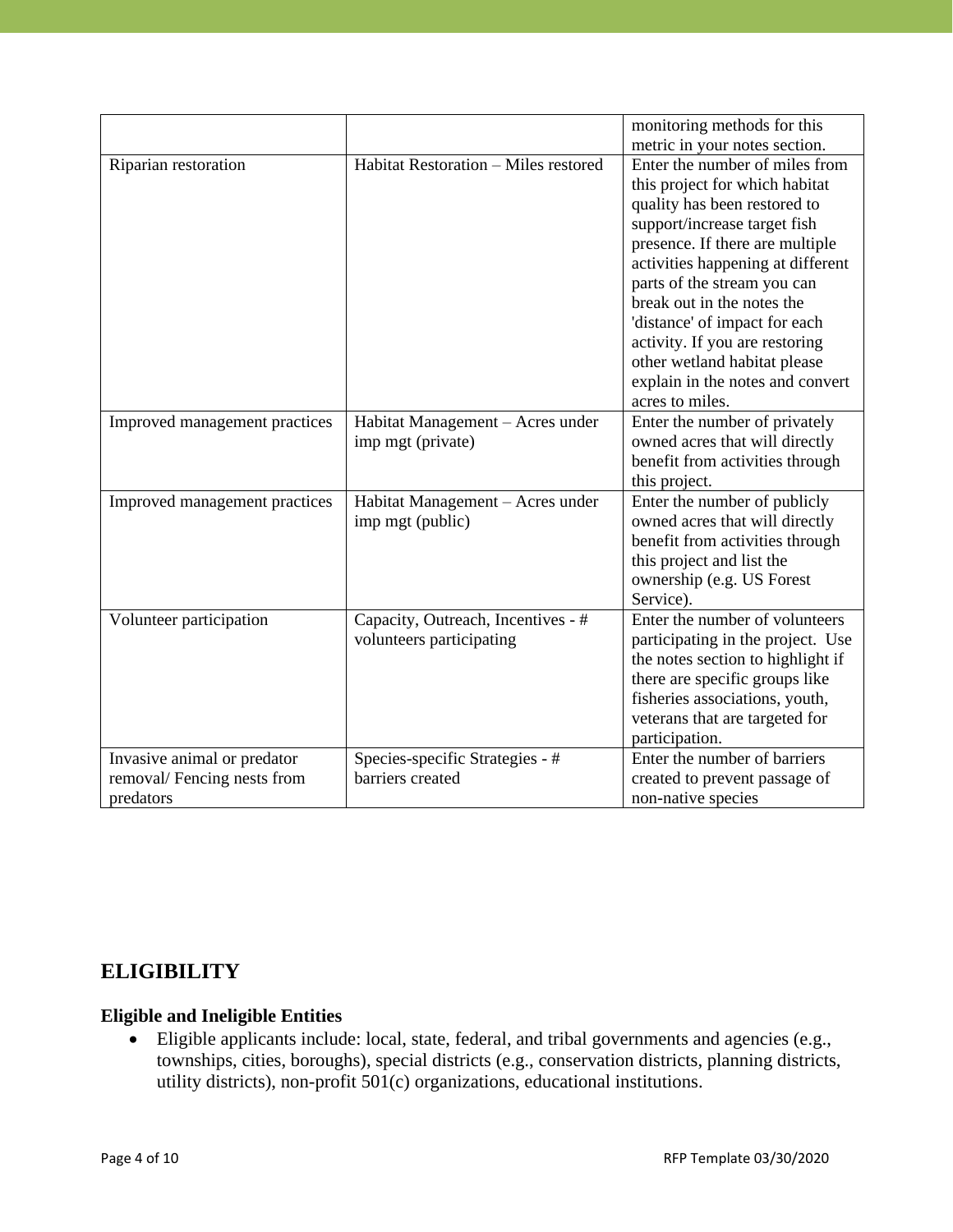• Ineligible applicants include: international organizations, businesses or unincorporated individuals.

#### **Ineligible Uses of Grant Funds**

- Funds from this program cannot support fee title land acquisition projects. However, funds may cover certain transaction costs associated with an acquisition (appraisals, title searches, surveys) and for conservation easements.
- NFWF funds and matching contributions may not be used to support political advocacy, fundraising, lobbying, litigation, terrorist activities or Foreign Corrupt Practices Act violations.
- NFWF funds may not be used to support ongoing efforts to comply with legal requirements, including permit conditions, mitigation and settlement agreements. However, grant funds may be used to support projects that enhance or improve upon existing baseline compliance efforts.
- **Equipment**: Applicants are encouraged to rent equipment where possible and cost-effective or use matching funds to make those purchases. NFWF acknowledges, however, that some projects may only be completed using NFWF funds to procure equipment. If this applies to your project, please contact the program staff listed in this RFP to discuss options.
- Federal funds and matching contributions may not be used to procure or obtain equipment, services, or systems (including entering into or renewing a contract) that uses telecommunications equipment or services produced by Huawei Technologies Company or ZTE Corporation (or any subsidiary or affiliate of such entities) as a substantial or essential component, or as critical technology of any system. Refer to Public Law 115-232, section 889 for additional information

### **FUNDING AVAILABILITY AND MATCH**

Up to \$510,000 in grant funds is available. Grant awards generally range in size from \$50,000 to \$100,000, although grants greater than \$100,000 will be considered on a case by case basis.

Applicants must provide at least \$1 in matching non-federal funds for every \$1 of NFWF grant funds requested. Eligible non-federal matching sources can include cash, in-kind donations, and/or volunteer labor which are directly related to the project proposed for funding.

### **EVALUATION CRITERIA**

All proposals will be screened for relevance, accuracy, completeness and compliance with NFWF and funding source policies. Proposals will then be evaluated based on the extent to which they meet the following criteria.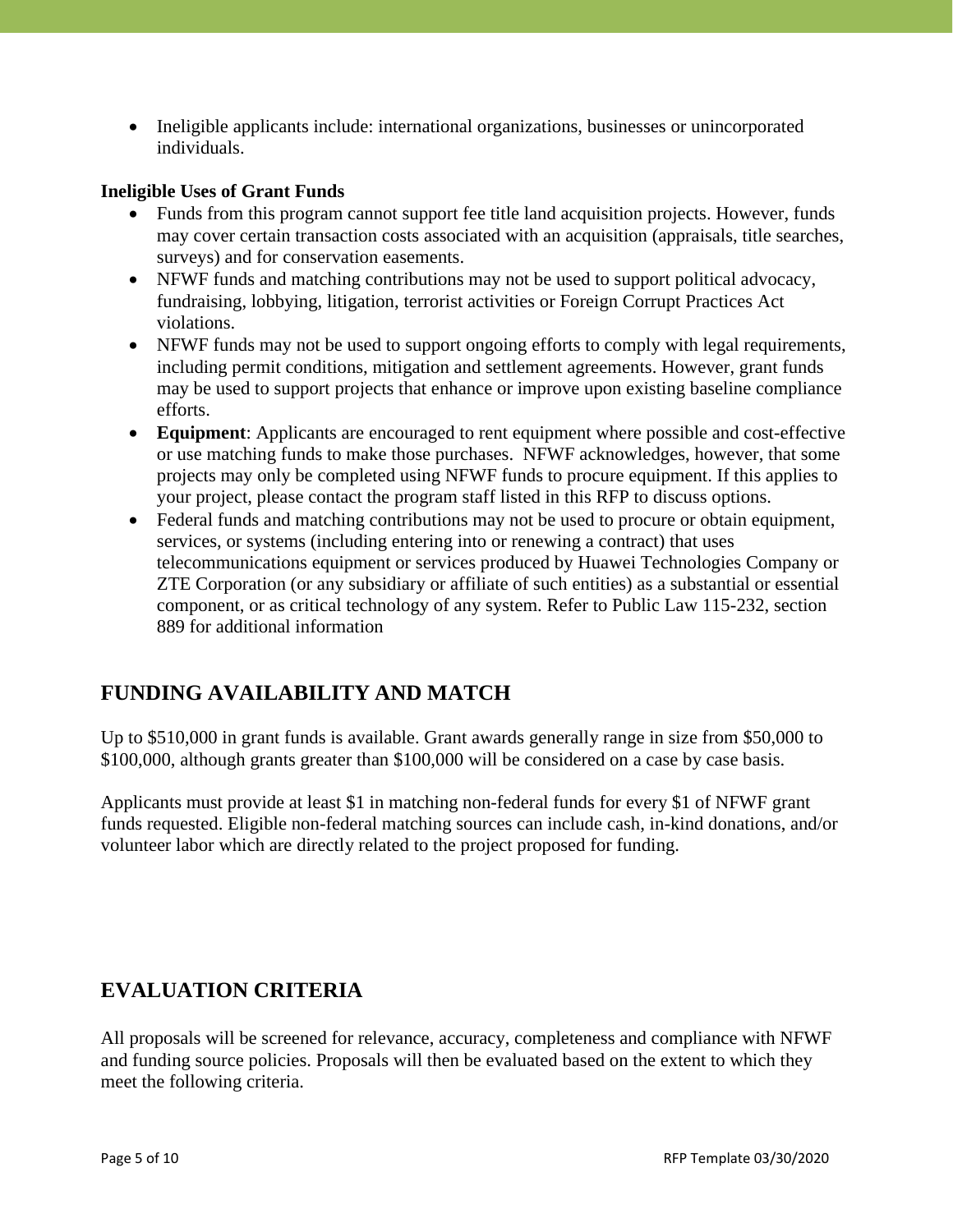**Program Goals and Priorities** – Project contributes to the Program's overall habitat and species conservation goals, and has specific, quantifiable performance metrics to evaluate project success. Project addresses one or more of the program priorities.

- **Project Need:** Describe the native fish species at risk or potentially at risk, a description of its historic and current range, and its importance as part of the greater aquatic ecosystem, as well as the factors that have caused a decline in the species population(s). Proposals that effectively communicate the context for the project, in terms of how it fits into a broader restoration effort and why it addresses the most strategic need, will be the most competitive. In general, projects should be part of a larger, comprehensive plans (e.g., NFWF business plans, National Fish Habitat Action Plans (NFHAPs), watershed restoration plans) and result from a prioritization process. Please provide this context within the proposal.
- **Activities/Methods:** Describe how each activity will be implemented and the anticipated timeline. Explain how these activities address the key limiting factors for a species of conservation concern. Describe how these activities relate to established plans (NFWF Initiative business plan, management, conservation, or recovery plans, etc.) and conservation needs. Discuss how this project either initiates or fits into larger efforts in the watershed, or, if this is a stand-alone project, how it will succeed in and of itself in restoring, protecting, or enhancing the species population(s).
- **Long-Term Conservation Outcome(s):** Discuss the quantifiable/measurable long-term outcome(s) for fish habitat or populations that will be achieved, including how the project will enhance resilience to changing environmental conditions in native fish populations.
	- o If the project supports implementation of a NFWF Initiative describe: 1) how the project helps achieve the goals described in the business plan of that Initiative, 2) how the project supports one or more of the strategies laid out in the NFWF business plan, and 3) how the proposed work supports efforts within the focal geography of the business plan.
	- o If the project supports implementation of the National Fish Habitat Action Plan (NFHAP) and a Fish Habitat Partnership, describe how the project meets one or more of the NFHAP goals and strategies and how the outcomes will be measured and reported consistent with NFHAP guidelines. If the project has a NFHAP nexus, applicants are encouraged to include a letter of support from the relevant Fish Habitat Partnership with their proposal.

**Technical Merit** – Project is technically sound and feasible, and the proposal sets forth a clear, logical and achievable work plan and timeline. Project engages appropriate technical experts throughout project planning, design and implementation to ensure activities are technically-sound and feasible.

**Partnership and Community Impact** – The applicant organization partners and engages collaboratively with diverse local community members, leaders, community-based organizations, and other relevant stakeholders to develop and implement the proposed project. This ensures longterm sustainability and success of the project, integration into local programs and policies, and community acceptance of proposed restoration actions. Non-traditional partners or communities are enlisted to broaden the sustained impact from the project. Describe the community characteristics of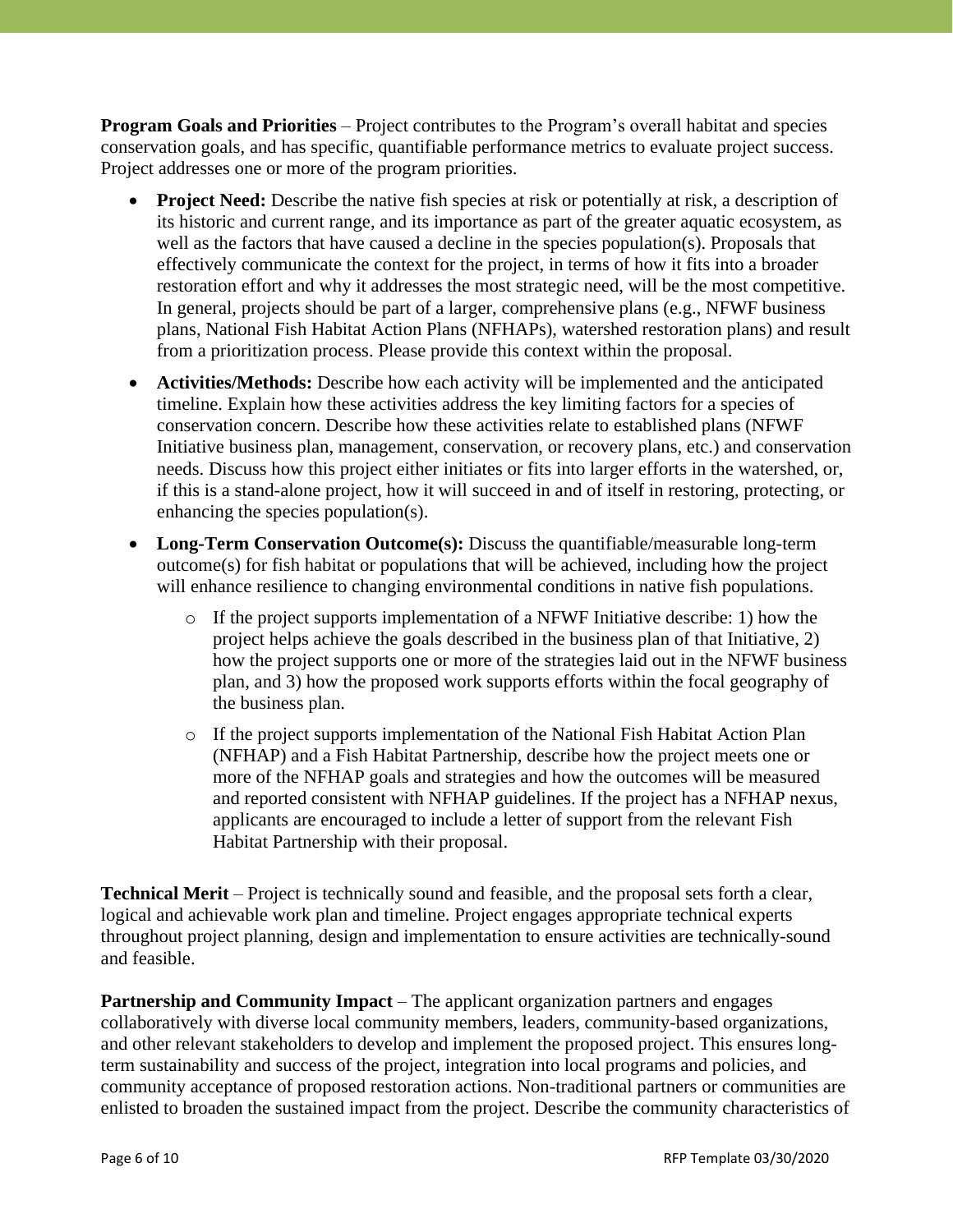the project area, identify any communities impacted, describe outreach and community engagement activities and how those will be monitored and measured. Use demographic data to support descriptions and submit letters of support from community partners and/or collaborators demonstrating their commitment to the project and engagement in project activities as proposed.

**Cost-Effectiveness** – Cost-effectiveness analysis identifies the economically most efficient way to meet project objectives. Project includes a cost-effective budget that balances performance risk and efficient use of funds. Cost-effectiveness evaluation includes, but is not limited to, an assessment of effective direct/indirect costs across all categories in the proposed budget according to the type, size and duration of project and project objectives. Project budgets will be compared to similar projects to ensure proposed costs across all budget categories are reasonable for the activities being performed and the outcomes proposed.

**Transferability** – Project has potential and plan to transfer lessons learned to other communities and/or to be integrated into government programs and policies.

**Communication** – Project includes a detailed plan to communicate information about the project to appropriate audiences.

**Funding Need** – Project establishes a clear need for the funds being requested, and demonstrates that activities would not move forward absent funding.

**Conservation Plan and Context** – The project advances an existing conservation plan or strategy.

**Monitoring** – Project includes a plan for monitoring progress during and after the proposed project period to track project success and adaptively address new challenges and opportunities as they arise.

**Long-term Sustainability** – Project will be maintained to ensure benefits are achieved and sustained over time. This should include how future funding will be secured to implement necessary long-term monitoring and maintenance activities.

**Past Success** – Applicant has a proven track record of success in implementing conservation practices with specific, measurable results.

**Partnership** – An appropriate partnership exists to implement the project and the project is supported by a strong local partnership that leverages additional funds and will sustain it after the life of the grant. Identify proposed partners, if known (including potential or contemplated subawards to third party subrecipients of the applicant), the roles they will play in implementing the project, and how this project will build new or enhance existing partnerships. (Note: a project partner is any local community, non-profit organization, tribe, and/or local, state, and federal government agency that contributes to the project in a substantial way and is closely involved in the completion of the project.) *If the project has any nexus with USFS, USFWS and/or tribal lands or trust resources, please discuss their involvement in the project and request a letter of support from the appropriate office.*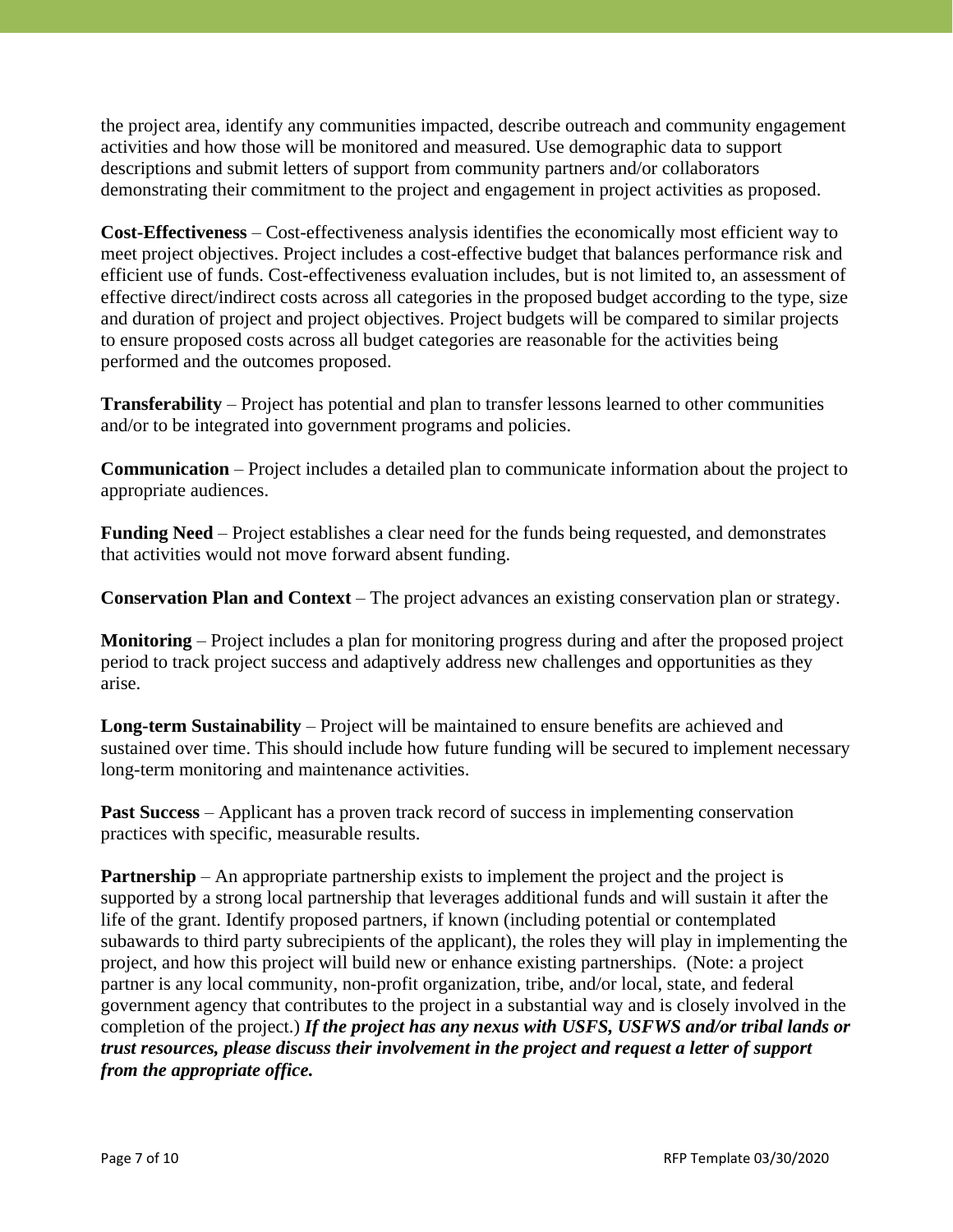## **OTHER**

**Applicant Demographic Information** – In an effort to better understand diversity in our grantmaking, NFWF is collecting basic information on applicants and their organizations via a voluntary survey form (available in Easygrants). This information will not be shared externally or with reviewers and will not be considered when making grant decisions. For more details, please see the tip sheet and the Uploads section of Easygrants.

**Budget** – Costs are allowable, reasonable and budgeted in accordance with NFWF's [Budget](https://www.nfwf.org/apply-grant/application-information/budget-instructions)  [Instructions](https://www.nfwf.org/apply-grant/application-information/budget-instructions) cost categories. Federally-funded projects must be in compliance with [OMB Uniform](http://www.ecfr.gov/cgi-bin/text-idx?SID=704835d27377ef5213a51c149de40cab&node=2:1.1.2.2.1&rgn=div5)  [Guidance](http://www.ecfr.gov/cgi-bin/text-idx?SID=704835d27377ef5213a51c149de40cab&node=2:1.1.2.2.1&rgn=div5) as applicable.

**Environmental Services** – NFWF funds projects in pursuit of its mission to sustain, restore and enhance the nation's fish, wildlife, plants and habitats for current and future generations. NFWF recognizes that some benefits from projects may be of value with regards to credits on an environmental services market (such as a carbon credit market). NFWF does not participate in, facilitate, or manage an environmental services market nor does NFWF assert any claim on such credits.

**Intellectual Property** – Intellectual property created using NFWF awards may be copyrighted or otherwise legally protected by award recipients. NFWF may reserve the right to use, publish, and copy materials created under awards, including posting such material on NFWF's website and featuring it in publications. NFWF may use project metrics and spatial data from awards to estimate societal benefits that result and to report these results to funding partners. These may include but are not limited to: habitat and species response, species connectivity, water quality, water quantity, risk of detrimental events (e.g., wildfire, floods), carbon accounting (e.g., sequestration, avoided emissions), environmental justice, and diversity, equity, and inclusion.

**Matching Contributions** – Matching Contributions consist of cash, contributed goods and services, volunteer hours, and/or property raised and spent for the Project during the Period of Performance. Larger match ratios and matching fund contributions from a diversity of partners are encouraged and will be more competitive during application review.

**Procurement** – If the applicant chooses to specifically identify proposed Contractor(s) for Services, an award by NFWF to the applicant does not constitute NFWF's express written authorization for the applicant to procure such specific services noncompetitively. When procuring goods and services, NFWF recipients must follow documented procurement procedures which reflect applicable laws and regulations.

**Publicity and Acknowledgement of Support** – Award recipients will be required to grant NFWF the right and authority to publicize the project and NFWF's financial support for the grant in press releases, publications and other public communications. Recipients may also be asked by NFWF to provide high-resolution (minimum 300 dpi) photographs depicting the project.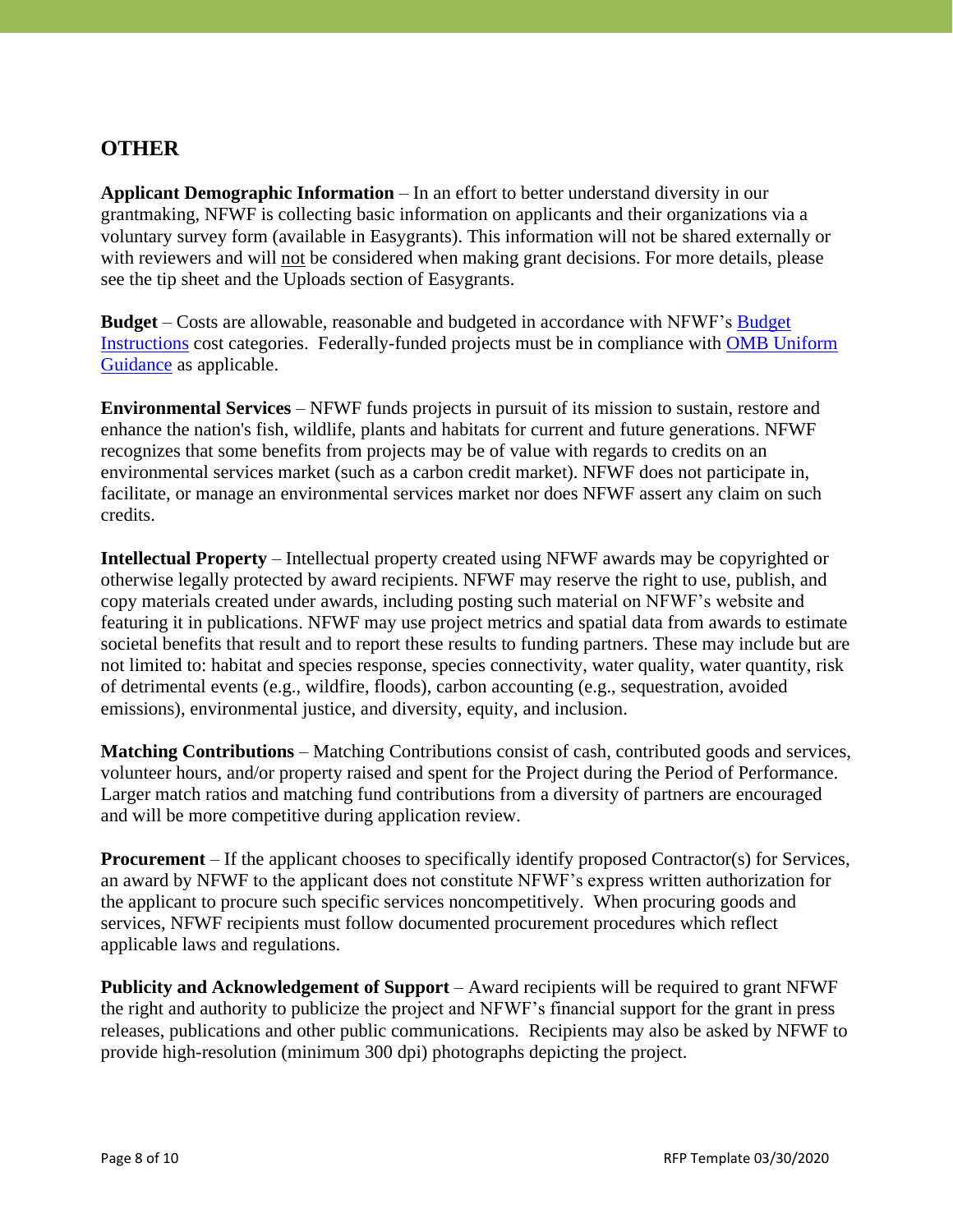**Receiving Award Funds** – Award payments are primarily reimbursable. Projects may request funds for reimbursement at any time after completing a signed agreement with NFWF. A request of an advance of funds must be due to an imminent need of expenditure and must detail how the funds will be used and provide justification and a timeline for expected disbursement of these funds.

**Compliance Requirements** – Projects selected may be subject to requirements under the National Environmental Policy Act, Endangered Species Act (state and federal), and National Historic Preservation Act. Documentation of compliance with these regulations must be approved prior to initiating activities that disturb or alter habitat or other features of the project site(s). Applicants should budget time and resources to obtain the needed approvals. As may be applicable, successful applicants may be required to comply with additional Federal, state or local requirements and obtain all necessary permits and clearances.

**Permits** – Successful applicants will be required to provide sufficient documentation that the project expects to receive or has received all necessary permits and clearances to comply with any Federal, state or local requirements. Where projects involve work in the waters of the United States, NFWF strongly encourages applicants to conduct a permit pre-application meeting with the Army Corps of Engineers prior to submitting their proposal. In some cases, if a permit preapplication meeting has not been completed, NFWF may require successful applicants to complete such a meeting prior to grant award.

**Quality Assurance** – If a project involves significant monitoring, data collection or data use, grantees will be asked to prepare and submit quality assurance documentation [\(www.epa.gov/quality\)](http://www.epa.gov/quality). Applicants should budget time and resources to complete this task.

**Federal Funding** – The availability of federal funds estimated in this solicitation is contingent upon the federal appropriations process. Funding decisions will be made based on level of funding and timing of when it is received by NFWF.

#### **TIMELINE**

Dates of activities are subject to change. Please check the [Bring Back the Native](http://www.nfwf.org/bbn/Pages/home.aspx) Fish program page of the NFWF website for the most current dates and information*.*

Invitations for Full Proposals Sent Early July, 2022 Review Period August – September 2022 Awards Announced Early November 2022

Applicant Webinar [\[Register here\]](https://attendee.gotowebinar.com/register/3385407719518050060) May 19, 2022, at 1:00PM Eastern Time **Pre-Proposal Due Date June 2, 2022, by 11:59PM Eastern Time Full Proposal Due Date August 4, 2022, by 11:59PM Eastern Time**

### **HOW TO APPLY**

All application materials must be submitted online through National Fish and Wildlife Foundation's Easygrants system.